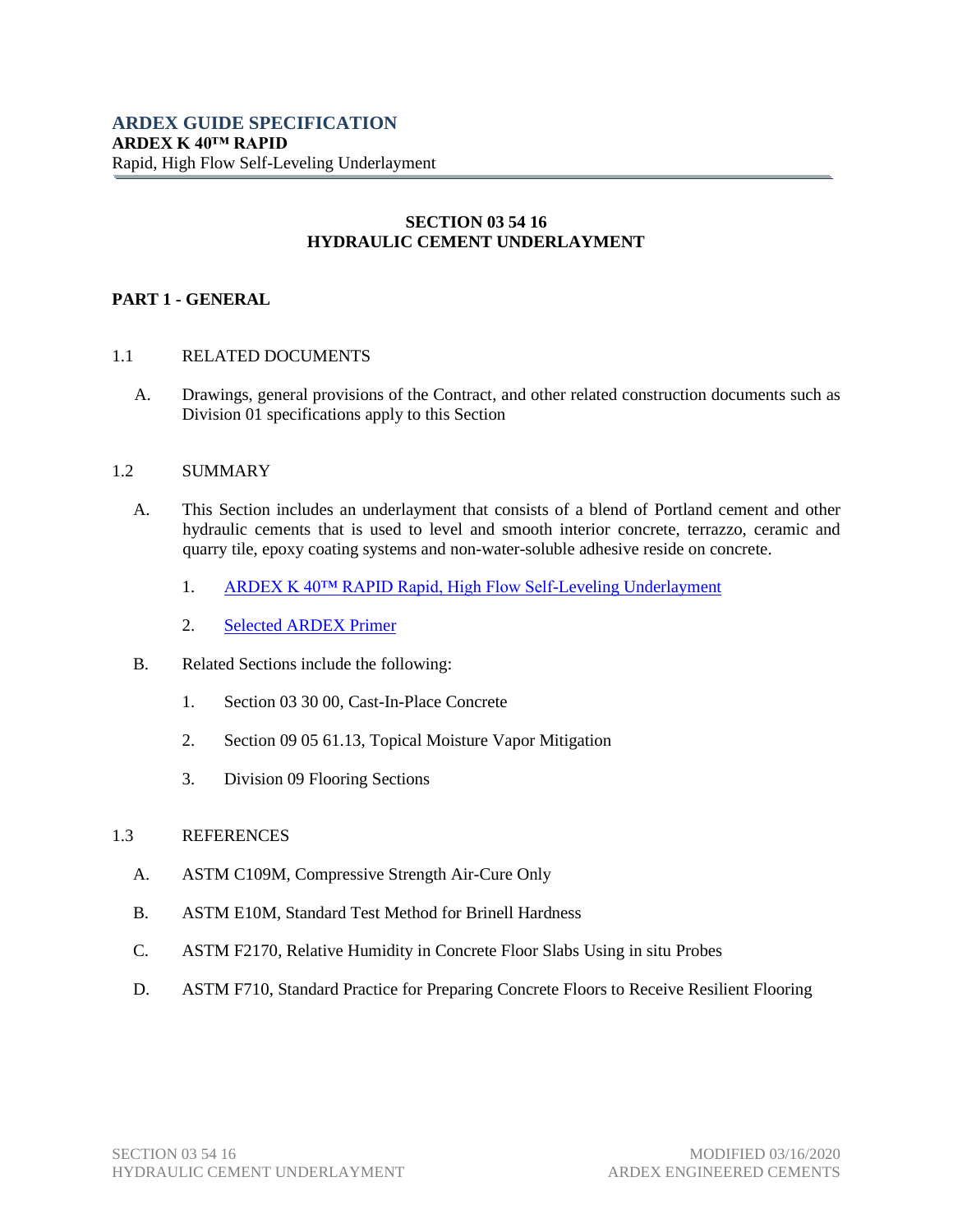### 1.4 SUBMITTALS

- A. Product Data: Submit manufacturer's product data and installation instructions for each material and product used. Include manufacturer's Safety Data Sheets.
- B. Qualification Data: For Installer

# 1.5 QUALITY ASSURANCE

- A. Installation of the ARDEX product must be completed by a factory-trained applicator, such as an ARDEX LevelMaster® Elite, Choice Contractor or INSTALL Substrate Prep Certified Installer, using mixing equipment and tools approved by the manufacturer. Contact ARDEX Americas (724) 203-5000 for a list of recommended installers.
- B. Product must have hydraulic cement-based inorganic binder content as the primary binder which includes Portland cement per ASTM C150: Standard Specification for Portland cement and other specialty hydraulic cements. Gypsum-based products are not acceptable.
- C. Manufacturer Experience: Provide products of this section by companies which have successfully specialized in production of this type of products for not less than 10 years. Contact Manufacturer Representative prior to installation.
- 1.6 WARRANTY: ARDEX K 40™ RAPID installed as part of a floor system, shall be installed in conjunction with the recommended ARDEX Tile & Stone Installation Materials or WW HENRY Flooring Adhesive, as appropriate, to provide the ARDEX SystemOne comprehensive warranty, depending on the system installed.

# 1.7 DELIVERY, STORAGE AND HANDLING

- A. Deliver products in original packaging, labeled with product identification, manufacturer, batch number and shelf life.
- B. Store products in a dry area with temperature maintained between 50 $^{\circ}$  and 85 $^{\circ}$ F (10 $^{\circ}$  and 29 $^{\circ}$ C) and protect from direct sunlight.
- C. Handle products in accordance with manufacturer's printed recommendations.

# 1.8 PROJECT CONDITIONS

A. Do not install material below  $50^{\circ}F(10^{\circ}C)$  surface and air temperatures. These temperatures must also be maintained during and for 48 hours after the installation of products included in this section. Install quickly if substrate is warm and follow warm weather instructions available from the ARDEX Technical Service Department.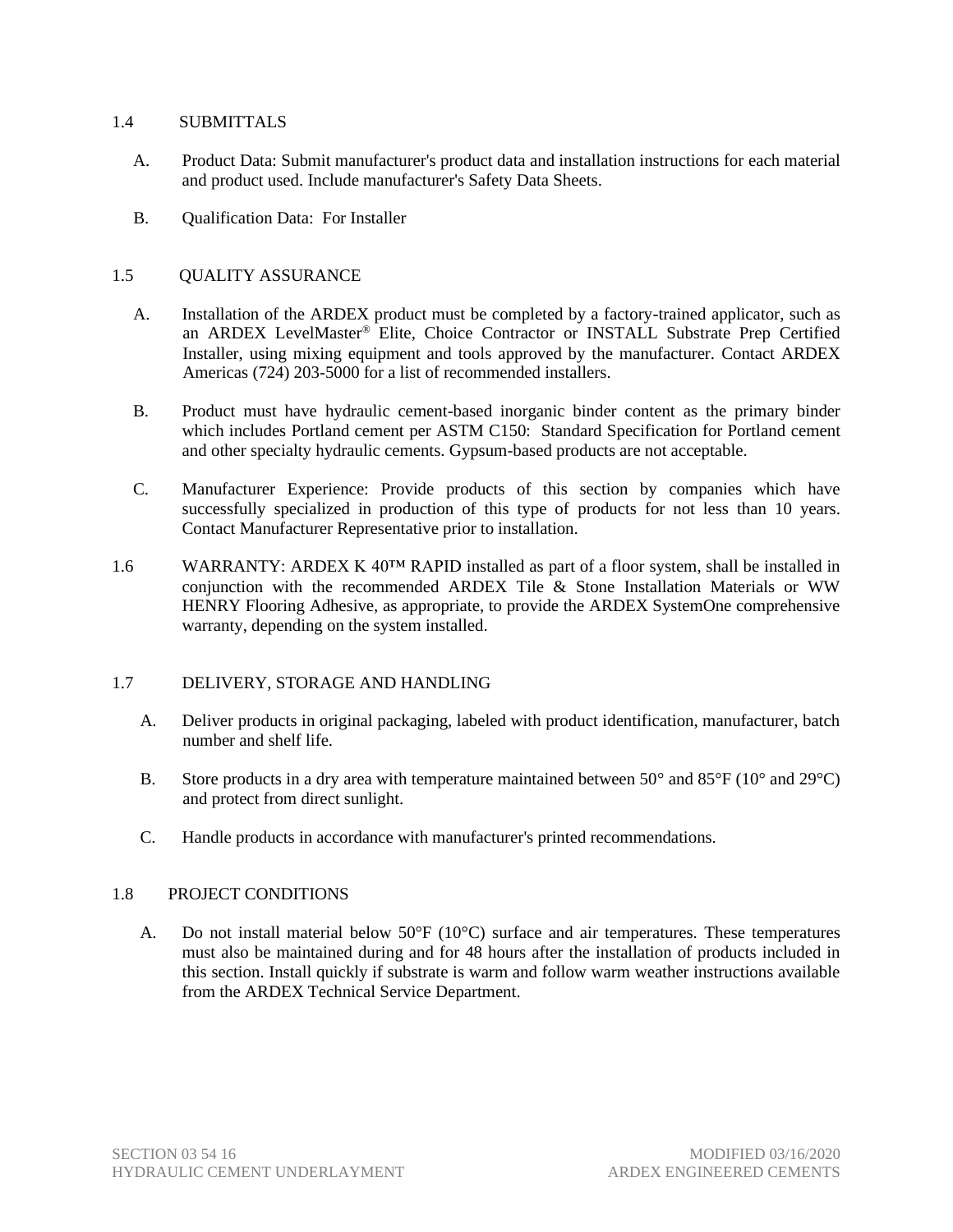# **PART 2 – PRODUCTS**

### 2.1 HYDRAULIC CEMENT UNDERLAYMENT

A. Hydraulic Cement-based Self-Leveling Underlayment

Acceptable Products:

- 1. ARDEX K 40™ RAPID; manufactured by ARDEX Americas: 400 Ardex Park Drive, Aliquippa, PA, 15001, USA, (724) 203-5000, [www.ardexamericas.com](http://www.ardexamericas.com/)
	- a. Selected ARDEX Primer dependent on substrate, and absorbency of substrate and moisture control requirements. See ARDEX K 40 RAPID Technical Data sheet for further information.
- 2. Performance and Physical Properties: Meet or exceed the following values for material cured at  $73^{\circ}$  F+/-3°F ( $23^{\circ}$  C+/-3°C) and  $50\%$  +/-5% relative humidity:
	- a. Mixing: Barrel Mix or Pump
	- b. Flow Time: 10 minutes
	- c. Walkable:  $60 90$  minutes
	- d. Compressive Strength: 8,000 psi (562 kg/cm<sup>2</sup>) at 28 days, ASTM C109M
	- e. Flexural Strength: 2,000 psi  $(140.6 \text{ kg/cm}^2)$  at 28 days, ASTM C348
	- h. VOC: 0

# **PART 3 – EXECUTION**

#### 3.1 PREPARATION

- A. General: Prepare substrate in accordance with manufacturer's instructions.
	- 1. Shot blasting or other mechanical means must be used for Prop Pre. Sanding is not a sufficient means of cleaning or preparing concrete. Do no use acid etching, adhesive removers, solvents or sweeping compounds, as these are bond breakers.
	- 2. Handle and dispose of asbestos and other hazardous materials in accordance with prevailing regulations, which supersede the recommendations in this document.
	- 3. All substrates must be sound, solid and thoroughly clean of all bond-breaking contaminants, including but not limited to overwatered or otherwise loose or week material, unapproved sealers, unsuitable adhesive residues, and patching and leveling materials.
	- 4. Depending on the selected moisture control system or primer, additional prep may be needed. Please see the technical data sheet.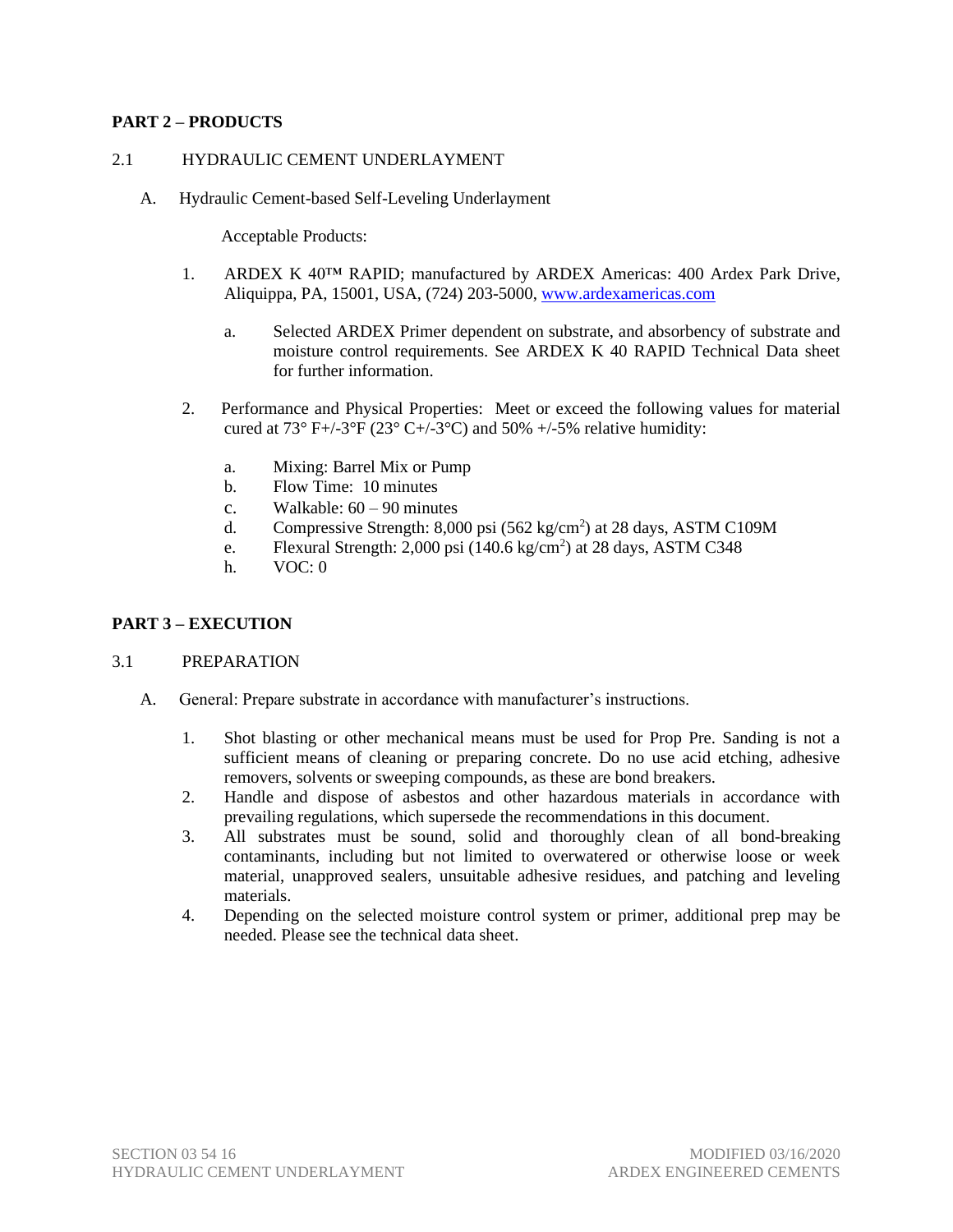- B. Crack and Joint Preparation:
	- 1. Moving Joints and Moving Cracks Honor all moving joints and moving cracks up through the underlayment. A flexible sealing compound such as ARDEX ARDISEALTM Rapid Plus Semi-Rigid Joint Sealant may be installed.
	- 2. Saw Cuts, Dormant Control Joints and Dormant Cracks Fill all dormant control joints and dormant cracks with ARDEX ARDIFIX™ Low Viscosity Rigid Polyurethane Crack & Joint Repair or ARDEX FEATHER FINISH® Self-Drying, Cement-Based Finish Underlayment as recommended by the manufacturer.
	- 3. If a moisture control system will be installed, the crack and joint preparation recommendations will differ. Please see the technical data sheet.

# 3.2 APPLICATION OF ARDEX K 40™ RAPID

- A. Examine substrates and conditions under which materials will be installed. Do not proceed with installation until unsatisfactory conditions are corrected.
- B. Coordinate installation with adjacent work to ensure proper sequence of construction. Protect adjacent areas from contact due to mixing and handling of materials.
- C. Priming: Comply with manufacturer's printed instructions.
- D. Mixing: Comply with manufacturer's printed instructions and the following.
	- 1. Manual: Mix two bags at a time. Pour the water in the mixing drum first, and then add product while mixing with an ARDEX T-1 Mixing paddle and a 1/2" (12 mm) heavy-duty drill (min. 650 rpm). Mix thoroughly for approximately 2 to 3 minutes to obtain a lumpfree mix. Do not overwater!
	- 2. Pumping: Product can be pumped. Please contact the ARDEX Technical Service Department.
- E. Application: Comply with manufacturer's printed instructions and the following.
	- 1. Pour the mix onto the floor and spread with the ARDEX T-4 Spreader. Immediately smooth the material with the ARDEX T-5 Smoother, or spike roll the material with the ARDEX T-6 Spiked Roller. Work in a continuous manner during the entire self-leveling installation. Wear cleated athletic shoes with non-metallic spikes to avoid leaving marks in the liquid.
	- 2. This product can be installed up 1" (24 mm) thick. Install at a minimum thickness of 1/16" (1.5 mm) over the highest point in the floor, which typically results in an average thickness of 1/8" (3 mm) or more over the entire floor.
	- 3. Where thicker applications are needed, ARDEX recommends using ARDEX K  $13^{TM}$ Premium Self-Leveling Underlayment.